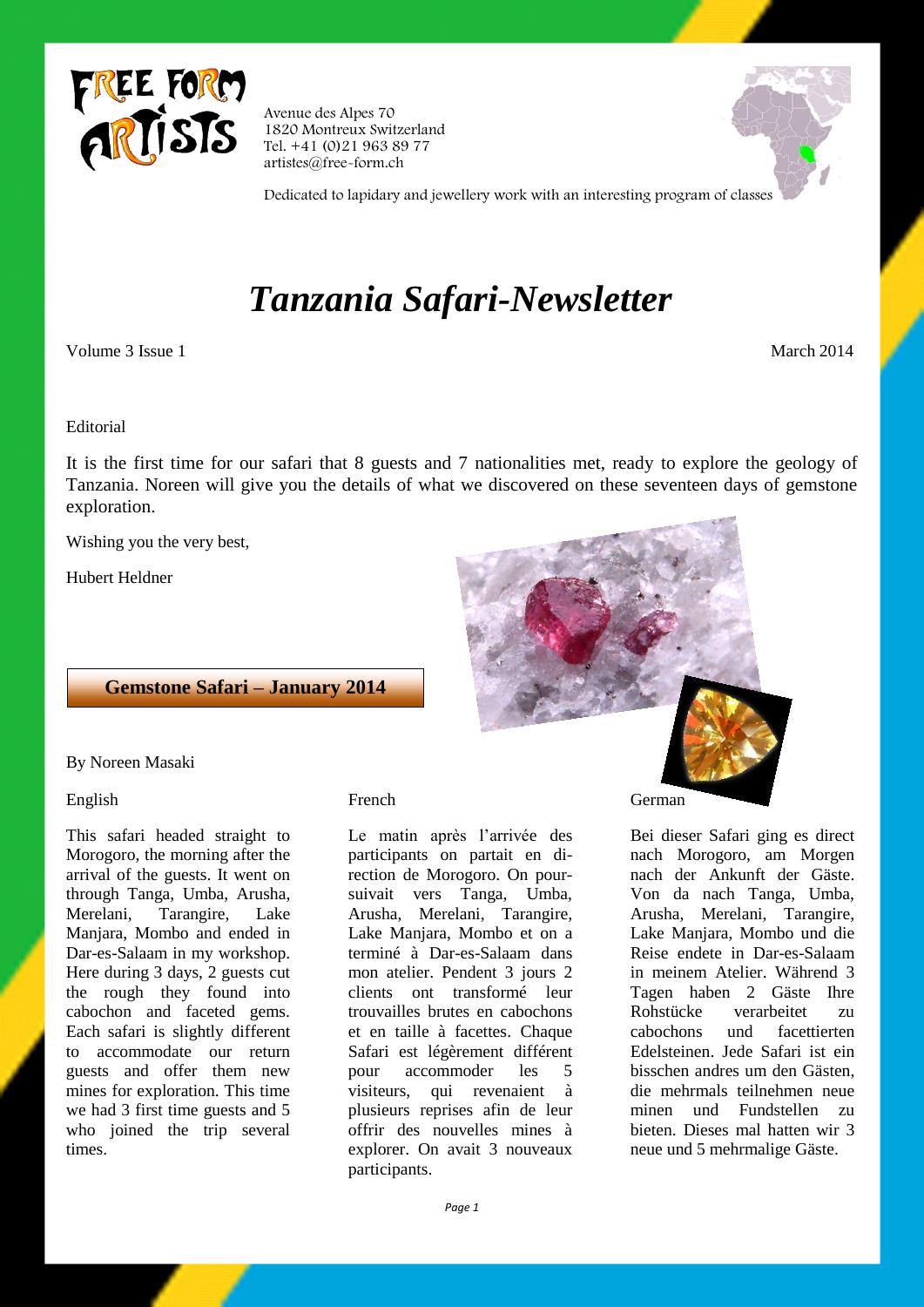# **Gemstone Safari – January 2014**

## English

While in Umba Valley we visited the Usambara Tourmaline mines. It was surprising to see how well the mines are established in such a short time. Interesting finds are to be expected. Leaving Umba following the Usambara mountain range towards the north we passed the Kilimanjaro, the highest mountain in Africa, before we reached Arusha. Wow! What wonderful weather in the north!

Mr. Nakara Matemu, our professsional geologist and coinitiator of the Gemstone Safari, joined us for the last part of the trip, in Arusha. He has finally recovered from the stroke he suffered in February 2011. We were all happy having him back. Together we visited the Tanzanite-One museum and the tanzanite mines in Merelani. Some guests could not resist and climbed down 200 meters together with the miners.

Tanzania has much to offer and we never hesitate to spend some time at the national parks on our way.

## French

Durant notre séjour dans la vallée d'Umba on a visité les mines de tourmaline d'Usambara. C'était surprenant de voir comment les mines s'établissait si vite et des trouvailles intéressantes sont à prévoir. En suivant la chaine de montagnes d'Usambara, direction nord on a passé le Kilimanjaro, le plus haute montagne en Afrique, avant d'arriver à Arusha. Wow! Le beau temps nous attendait au nord!

Mr. Nakara Matemu, notre géologue professionnel et coinitiateur du Gemstone Safari, nous a rejoints pour l'étape finale. Il s'est rétabli presque complètement de son accident cérébral du février 2011. Nous sommes contents de le compter parmi nous. On a visité ensemble le musée de Tanzanite-One et deux mines de tanzanite à Merelani. Quelques visiteurs n'ont pu résister et sont desscendu 200 mètres accompagné des mineurs.

La Tanzanie a beaucoup à offrir et nous n'hésitons pas à savourer les parcs nationaux sur notre chemin.



Während dem wir in Umba waren, besuchten wir die Usambara Turmalin Minen. Es war eine Überraschung zu sehen wir gut sich diese Minen in kurzer Zeit etablierten. Interessante Funde sind zu erwarten. Entlang der Usambara Bergkette richtung Norden passierten wir den Kilimanjaro, den höchsten Berg in Afrika, bevor wir Arusha erreichten. Wir hatten wunderbares Wetter im Norden!

Mr. Nakara Matemu, unser Geologe und co-initiator der Gemstone Safari, traf uns in Arusha für den letzten Teil der Reise. Er has sich fast ganz erholt, vom seinem erlittenen Hirnschlag im Februar 2011. Wir sind glücklich Ihn wieder mit dabei zu haben. Zusammen besuchten wir das Tanzanite-One Museum und die Tansanit Minen in Merelani. Eininge der Gäste konnten nicht wiederstehen und kletterten 200 Meter in die Tiefe mit den Mineuren.

Tansania hat vieles zu bieten und wir zögern nicht einige Zeit in den Nationalparks zu verbringen.